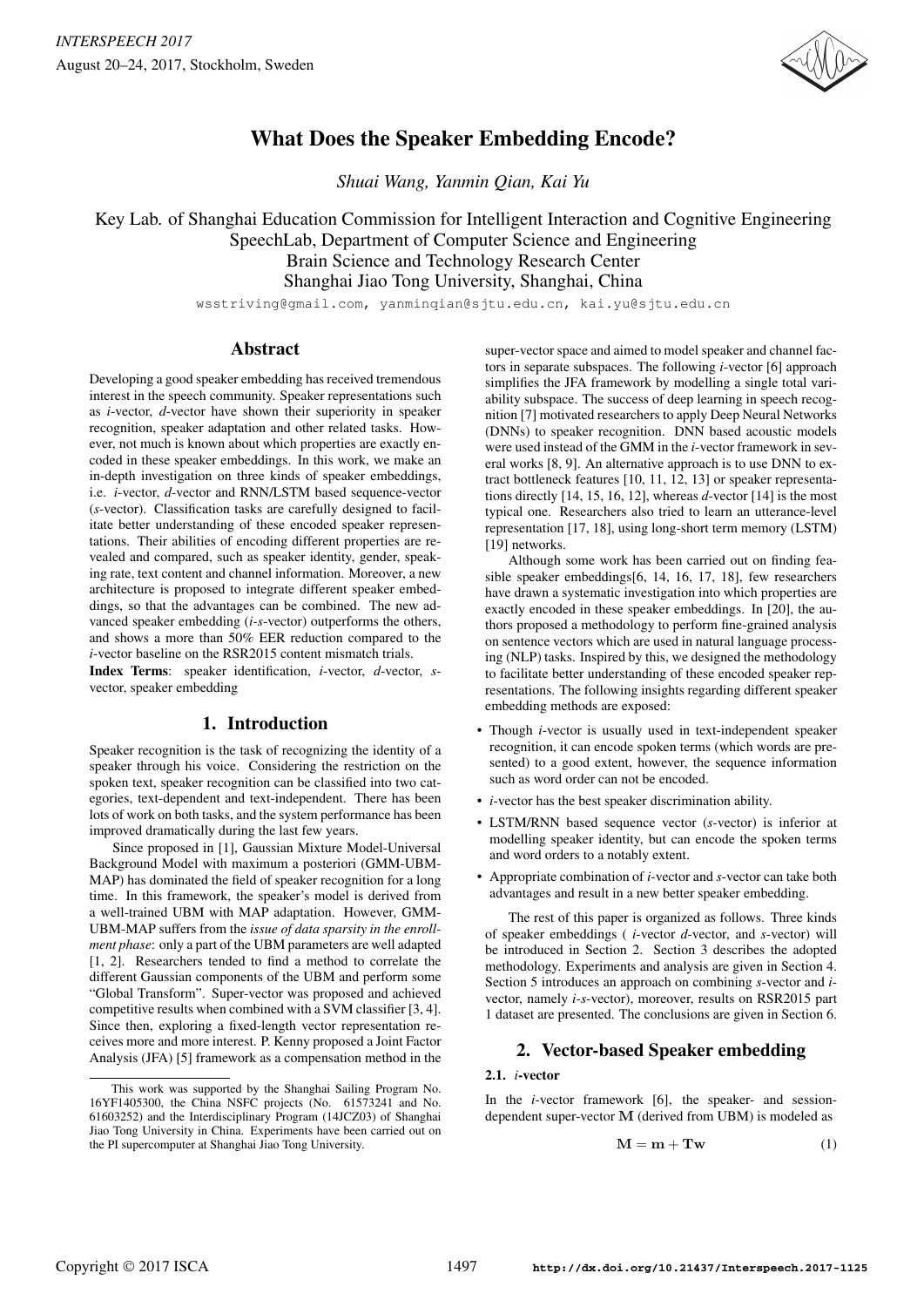

Figure 1: *d-vector extraction* Figure 2: *s-vector extraction*

where m is a speaker and session-independent super-vector, T is a low rank matrix which captures speaker and session variability, and *i*-vector is the posterior mean of w.

### 2.2. *d*-vector

Within the *d*-vector framework, a speaker-discriminative DNN is firstly trained. Then, it is used to extract frame level vectors from the last hidden layer. These vectors are averaged over the whole sentence to obtain the utterance-level *d*-vector [14]. The model architecture for *d*-vector extraction is shown in Figure 1.

### 2.3. *s*-vector

*s*-vector refers to a sequence-vector or summary-vector. speaker recognition can be treated as a sequence labelling problem. Thus recurrent neural networks or the more advanced longshort term memory (LSTM) version can be applied. As mentioned in [18], the sequence-level representation can be a lasttimestep speaker embedding, attention-based speaker embedding or averaged speaker embedding. In this paper, the lasttimestep speaker embedding is utilized, i.e. the hidden output at the last timestep is used as the sequence representation (*s*vector). Further investigation can be referred to in [18]. It should be noticed that sequence training is non-trivial, therefore we adopt a multi-task approach, similar to [16], the model architecture is shown in Figure 2.

# 3. Approach

All experiments are based on an assumption: if one property is encoded in the speaker representation, a classifier to predict such property can be trained, and the classification accuracy depends on how well the property has been encoded in these speaker embeddings. Given the speaker embeddings, we create training data and train a classifier to predict a specific property based on these representations. In this work, we mainly focus on the following properties:

- Speaker related, such as identity, gender and speaking rate.
- Text related, such as spoken terms, word order and utterance length.
- Channel related, such as the handset id and noise type.

The experiments are performed on three kinds of different speaker embeddings: *i*-vector, *d*-vector and *s*-vector. After extracting the speaker embeddings, the corresponding prediction tasks will be conducted. To better verify the embedding's properties, the classifier should be simple, thus a Multi-Layer Perceptrons (MLP) with only a single hidden layer and ReLU activation is used in all the experiments.

### 3.1. The Prediction Tasks

Based on the rules above, 7 prediction tasks are designed:

- Speaker Identity Task: This task measures to what extent the speaker embedding encodes the speaker's identity, which is crucial for the speaker recognition. The evaluation set contains 106 different speakers.
- Speech Text Task: This task measures to what extent the spoken text is encoded in the speaker embedding. In this experiment, 30 different sentences are included, leading to a 30-class classification task.
- Spoken Term Task: This task measures to what extent the speaker embedding encodes the identities of words within it. The dataset we choose only contains 147 different words, so each embedding is tested using 147 binary classifiers (logistic regression) to verify whether a certain word is present. An embedding is classified as true when all words in the corresponding utterance are correctly verified.
- Word Order Task: This task measures to what extent the speaker embedding encodes word order. We simplify this task to "chunk order" task. Given two WAV format utterances  $\mathbf{u}_1$ ,  $u_2$  and their concatenation s, the goal is to predict whether  $u_1$ appears before or after  $u_2$  in s given their speaker embeddings  $se_{u1}, se_{u2}$  and  $se_s$ . This is modeled as a binary classification task, where the input is the concatenation of  $se_{u1}$ ,  $se_{u2}$  and se<sub>s</sub>. Through flipping the order of  $u_1$  and  $u_2$  in s, positive samples and negative samples are generated.
- Utterance Length Task: This task measures to what extent the spoken utterance length is encoded in the speaker embedding. According to the utterance length (after VAD), we split the samples into 4 categories: 1-3s, 4-6s, 7-9s, 10-12s (A gap is preserved for better discrimination). Long utterances are obtained via concatenating short ones. A four-class classifier is trained in this prediction task.
- Channel Task: This task measures to what extent the channel information (6 channels corresponding to 6 handsets in this paper) is encoded in the speaker embedding. A six-class classifier is trained in this prediction task.
- Speaker Gender Task: This task measures to what extent the speaker embedding encodes the speaker's gender. A binary classifier is used in this prediction task.
- Speaking Rate Task: This task measures to what extent the speaker embedding encodes the speaking rate. In the original data set, all speakers speak at normal speed. We generate wav files at  $0.5 \times$  speed and  $1.5 \times$  speed. A three-class classifier is trained in this prediction task.

# 4. Experiments and Analysis

# 4.1. Exprimental setup

All experiments are based on the RSR2015 part 1 dataset[21], consisting of overall 300 speakers, whereas 143 are females and 157 are males. Each speaker pronounces 30 fixed sentences (each for 9 sessions) selected from the TIMIT [22] database to cover all English phonemes. The average recording duration is 3.20 s. The whole set is divided into background (*bkg*), development (*dev*) and evaluation (*eval*) subsets.

The *bkg* data is used for the training of GMM-UBM, *i*vector extractor, *d*-vector DNN extractor, *s*-vector LSTM extractor. 39-dimensional PLP features (13-dim static feature with delta and delta-delta features) are used in all experiments. The *eval* data is used for the prediction tasks.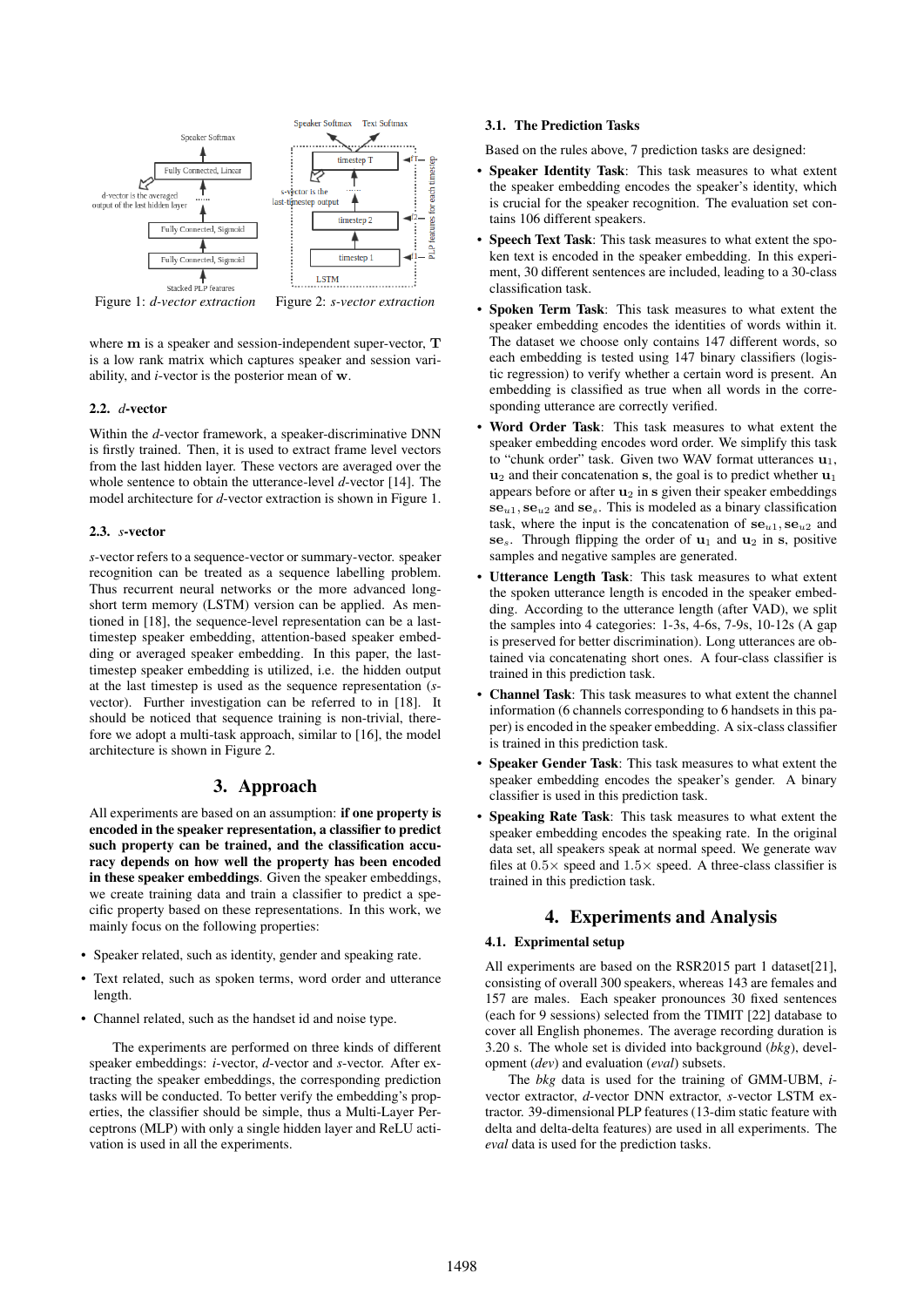Table 1: *Subset definition of RSR2015 part 1*

|      | Subset   # Female speaker   # Male speaker   # Total |    |     |
|------|------------------------------------------------------|----|-----|
| bkg  |                                                      | 50 |     |
| dev  |                                                      | 50 | 97  |
| eval | 49                                                   | 57 | 106 |

- *i*-vector: The *i*-vector system comprises of a 1024-gaussian GMM-UBM, and *i*-vector extractors with different dimensions. The whole process was implemented using Kaldi [23].
- *d*-vector: The DNN comprises of 1 input layer with 429 (39 dim features along with left and right context frames) neurons, 5 hidden layers with 1024 neurons, an extract layer with |vector| neurons, and an output softmax layer with 97 neurons (one for each speaker). Sigmoid is used as the activation function. Succeeding RBM initialization, the DNN is fine-tuned using SGD based BP algorithm. After the speaker discriminative DNN training, the *d*-vector is obtained by averaging the frame level representations extracted from the last hidden layer.
- *s*-vector: The initial LSTM comprises of a 39-dim input layer and a classic LSTM hidden layer, followed by a softmax layer with 97 neurons. By varying the LSTM neuron number in the hidden layer, we extract *s*-vector with different dimensions. However, since the LSTM is trained utterance-wise, the number of samples is limited, leading to poor training accuracy. Instead, we train the LSTM in a multi-task learning mode with both speaker and text output layer (97 neurons representing the speakers + 30 neurons representing the text), similar to the idea proposed in [16]. This LSTM model is optimized using RM-Sprop algorithm [24].

In all the following figures, the green line with the notation *i-s*-vector (unidirectional LSTM based) is the newly proposed speaker embedding which will be described in Section 5.

#### 4.2. Speaker identity task

For speaker recognition, the speaker discrimination ability is important. As shown in Figure 3, *i*-vector performs much better than the other two embeddings, whereas *s*-vector performs worst. LSTM/RNN operates at utterance level, leading to limited training samples, which has a negative impact on its generalization capability.



#### 4.3. Speech text task

As shown in Figure 4, both *i*-vector and *s*-vector perform very well in the speech text classification, both approaching  $100\%$ accuracy. *d*-vector also achieves nearly 95% accuracy, although it averages out frame-level representations. To clarify this abnormal observation, *spoken term task, word order task* and *utterance length task* are performed.



#### *4.3.1. Spoken term task*

As described in Section 3, this task measures whether it can be inferred which words are included in an utterance given its speaker embedding. The result is shown in Figure 5. *s*-vector outperforms *i*-vector when the vector dimension is larger than 300. *d*-vector doesn't encode any word information and cannot predict spoken terms, which is reasonable since the average pooling removes most related information.



#### *4.3.2. Word order task*

Figure 6 shows the speaker embedding comparison on the word order task. Since it's a binary task, the baseline is 50%. *d*vector doesn't preserve any order information, and *i*-vector also performs poorly. In contrast, *s*-vector is more robust and superior to the others on the order prediction, and achieves almost 100% accuracy on this task. The results coincide with the fact that *i*-vector and *d*-vector don't distinguish sample orders and recurrent network takes the sample orders explicitly into modelling.



#### *4.3.3. Utterance Length task*

Based on our design described in Section 3, there are four categories in the length task, leading to a naive baseline accuracy of 25% (1/4). As shown in figure 7, *s*-vector and *i*-vector outperforms *d*-vector as expected.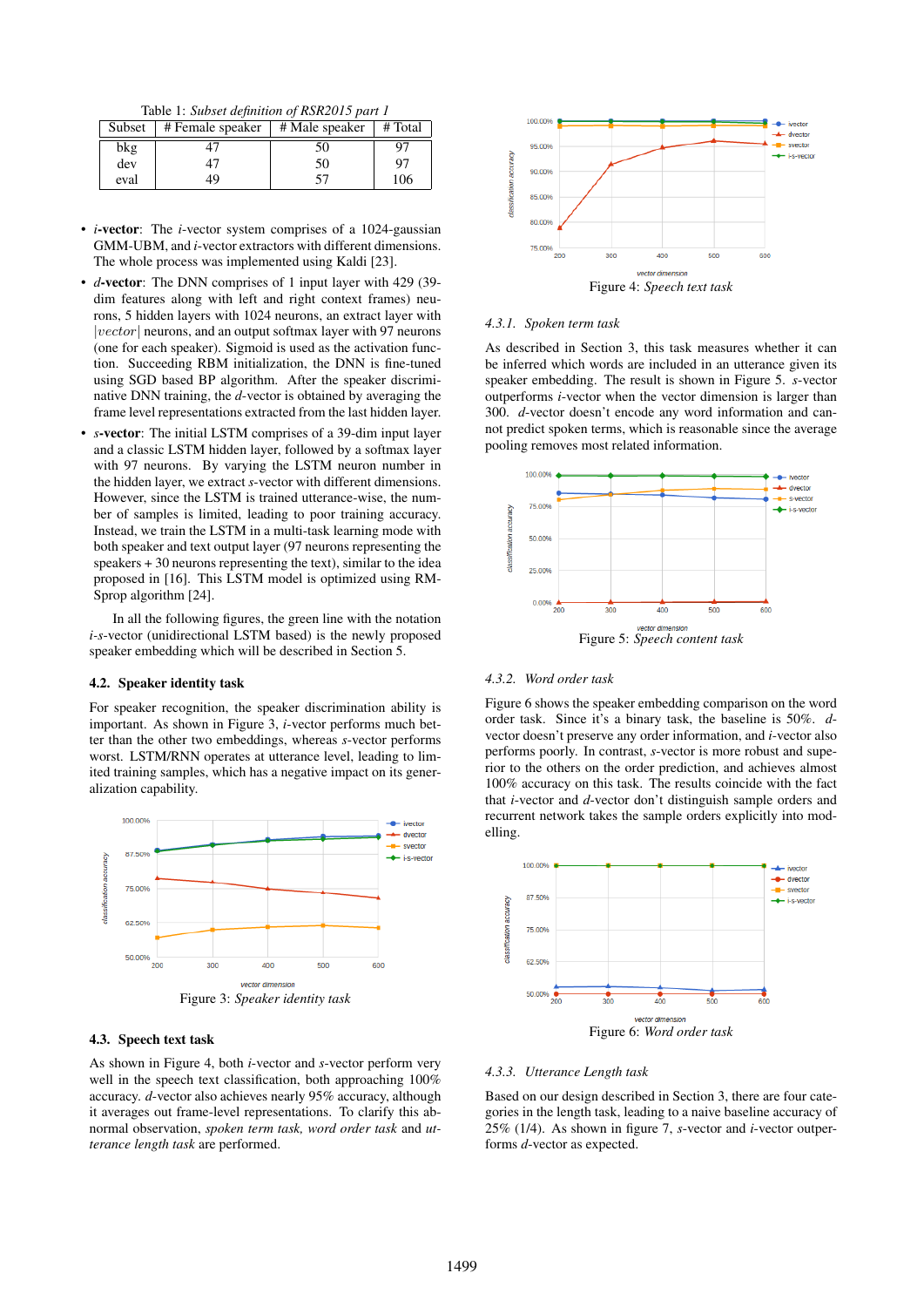

### 4.4. Channel task

6 different handsets were used to record the utterances of RSR2015 dataset, which are marked as 6 channels. As shown in Figure 8, the prediction accuracies of all three speaker embedding types are much higher than the baseline (1/6=16.7%). It means that these embeddings also encode the channel-related information, which will make them sensitive to the channel mismatch or distortion. Accordingly, the channel compensation may be important when using these speaker embeddings.



#### 4.5. Speaker gender and Speaking rate task

Regarding the speaker gender task, all three speaker embeddings achieve above 97% accuracy, *d*-vector even approaches 100%. Concerning speaking rate prediction, the individual accuracies of *i*-vector, *d*-vector and *s*-vector systems are 90%, 95% and 77% respectively. *d*-vector still performs the best.

## 5. Combination on *i*-vector and *s*-vector

Based on the experiments and analysis above, it's observed that different speaker embeddings have their own properties. For instance, *i*-vector shows better speaker discrimination ability, whereas *s*-vector shows its superiority on encoding text information. Considering both text and speaker discriminative information are important for the text-dependent speaker verification (TDSV), we propose a multi-task framework to train LSTM as an auxiliary model to add more text information (sequence information) to *i*-vector. The only difference from the original *s*-vector framework is that we concatenate the last-step hidden output (*s*-vector) and corresponding *i*-vector before feeding it to the speaker softmax, and the entire architecture is optimized with the multi-task learning training mode.

As shown in Figures 3 to 7, it is observed that this new speaker embedding achieves remarkable positions on almost all tasks, which demonstrates the superiority of *i-s*-vector.



Figure 9: *Proposed i-s-vector framework for TDSV*

#### 5.1. Evaluation on RSR2015 part 1

In text-dependent speaker verification, three test conditions are defined according to three impostor types: (I) the content doesn't match (II) the speaker doesn't match (III) neither the speaker or the content match. Results on RSR2015 part1 Evaluation Set can be found in Table 2, and cosine similarity is used as the scoring metric.

| Table 2: EER(%) comparison of TDSV on RSR2015 part1 |      |      |      |  |
|-----------------------------------------------------|------|------|------|--|
| vectors/conditions                                  |      | ш    | ш    |  |
| $i$ -vector                                         | 0.35 | 1.13 | 0.06 |  |
| $i$ -vector + $s$ -vector                           | 0.28 | 1.13 | 0.03 |  |
| $i$ -s-vector (LSTM)                                | 0.17 | 1.98 | 0.03 |  |
| $i$ -s-vector (BLSTM)                               | 0.11 | 1.72 | 0.02 |  |

The first line is the *i*-vector baseline, which is comparable to the results in the literature [21, 25], and the second line is the system concatenating *i*-vector and *s*-vector directly. The bottom part are the systems using proposed *i-s*-vector described above. It is observed that there is a more than 50.0% EER reduction compared to the *i*-vector baseline in the content-mismatch conditions, i.e. I and III, and using Bidirectional LSTM can achieve a further improvement. However, there is also an obvious degradation in condition II. Accordingly the proposed *is*-vector can perform pretty well in "speaker-dependent content matching problems" [25]. Moreover, the direct concatenation of *i*-vector and *s*-vector (*i*-vector + *s*-vector) can obtain gains on conditions I and III, but the improvements are relatively smaller than those from the proposed *i-s*-vector framework.

### 6. Conclusion

A comprehensive analysis on *i*-vector, *d*-vector and LSTM/RNN based sequence vector *s*-vector are compared and analyzed in this paper, and the results reveal:

- As state-of-the-art technology in the speaker recognition field, *i*-vector can encode the speaker identity to a large extent. Moreover, the GMM-UBM modelling on phonemes enables *i*-vector to encode the speech content, but the order of words can not be encoded.
- LSTM based *s*-vector performs pretty well on embedding the speech content and word order, which may be particularly useful in tasks such as "random digits" speaker recognition.
- All kinds of speaker embeddings encode channel information to some extent, which means more efforts should be taken on channel compensation.
- Sequence information encoded by *s*-vector can be combined to *i*-vector using an appropriate architecture. The proposed multi-task learning framework to combine *i*-vector and *s*vector can achieve more than 50% EER reduction on content mismatch trials of RSR2015 part1 evaluation.